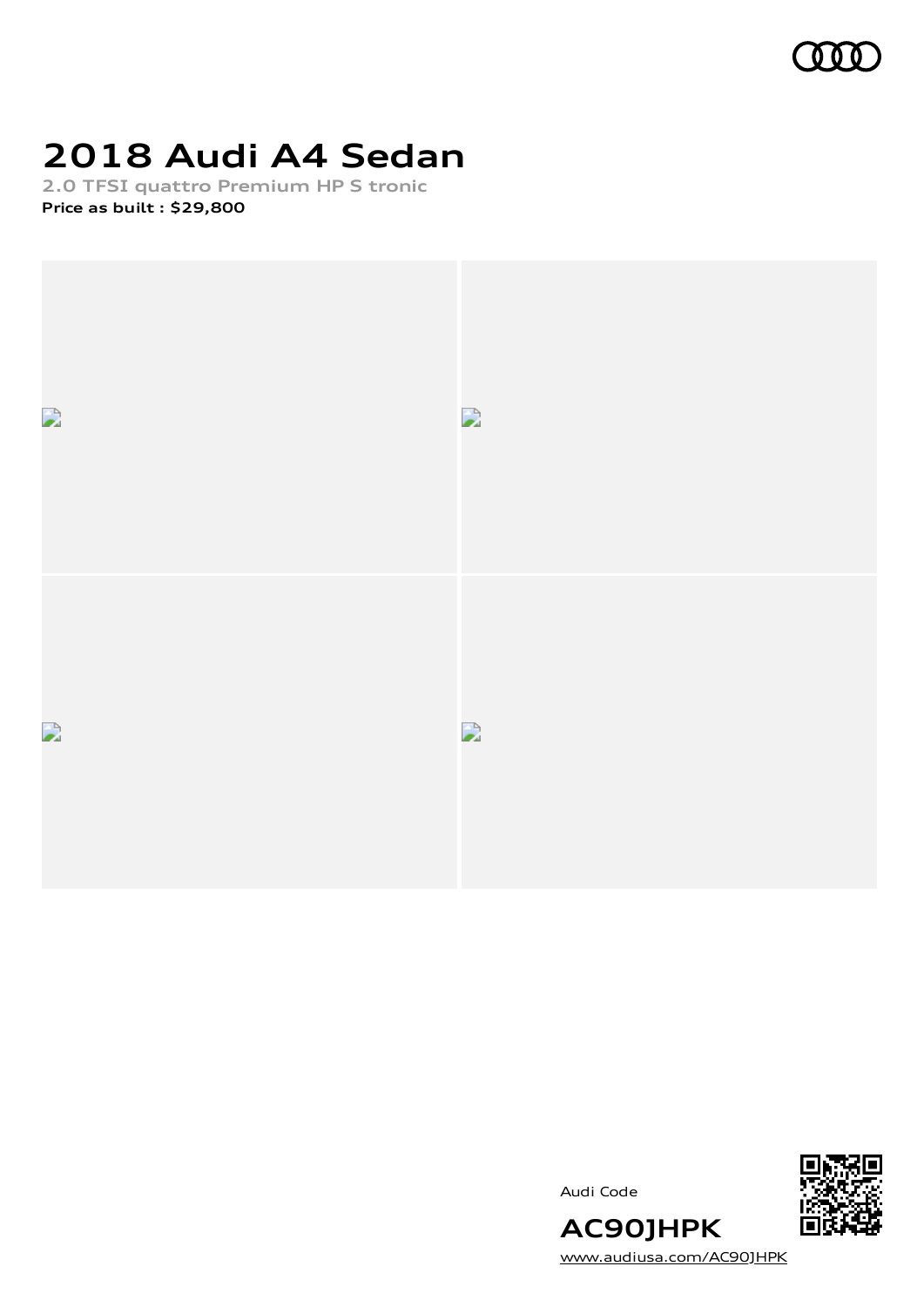## **Summary**

#### **Audi 2018 Audi A4 Sedan** 2.0 TFSI quattro Premium HP S tronic

**Price as buil[t](#page-10-0)**

### \$29,800

#### **Exterior colour**

Manhattan Gray metallic

#### $\overline{\phantom{a}}$

#### **Further Information**

|                 | N٥           |
|-----------------|--------------|
| Mileage         | 43,911 miles |
| Type of vehicle | Used car     |

**Warranty**

#### **Interior colour**

| Seats     | Black |
|-----------|-------|
| Dashboard | Black |
| Carpet    | Black |
| Headliner | Black |

#### **Audi Code** AC90JHPK

**Your configuration on www.audiusa.com** [www.audiusa.com/AC90JHPK](https://www.audiusa.com/AC90JHPK)

**Commission number** e8c4f88e0a0e0971574e

#### **Technical Specifications**

| Engine type                  | Four-cylinder                                 |
|------------------------------|-----------------------------------------------|
| stroke                       | Displacement/Bore and 1,984/82.5 x 92.8 cc/mm |
| Torque                       | 273 @ 1,600-4,500 lb-ft@rpm                   |
| Top track speed              | 130 mph mph $1$                               |
| Acceleration (0 - 60<br>mph) | 5.6 seconds seconds                           |
| Recommended fuel             | Premium                                       |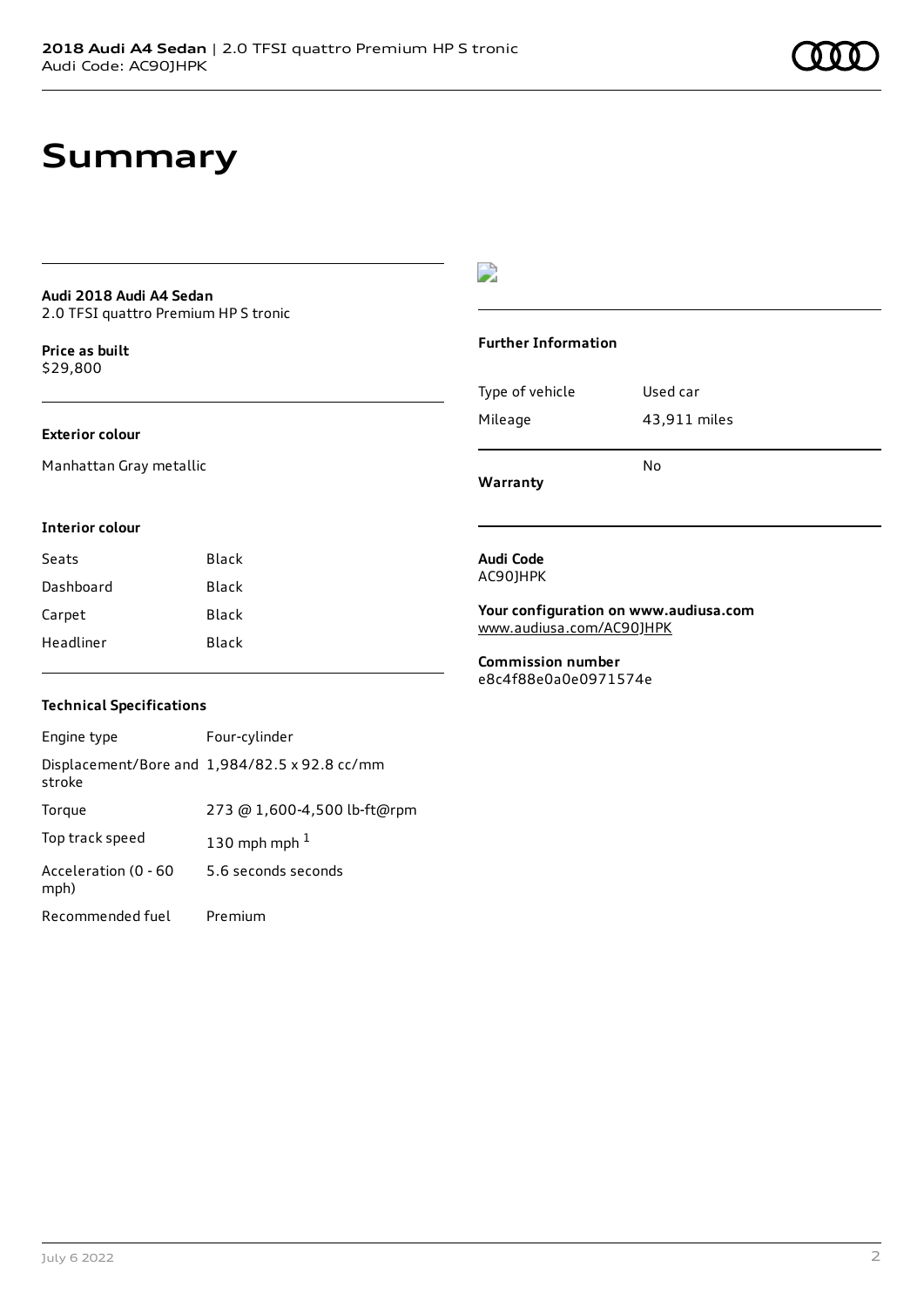# **Equipment**

Manhattan Gray metallic

Audi advanced key-keyless start, stop and entry

Power-adjustable, auto-dimming, heated exterior side mirrors with memory

18" 245/40 all-season tires

18" 10-spoke design wheels

Convenience package

Color driver information system

SiriusXM® Satellite Radio







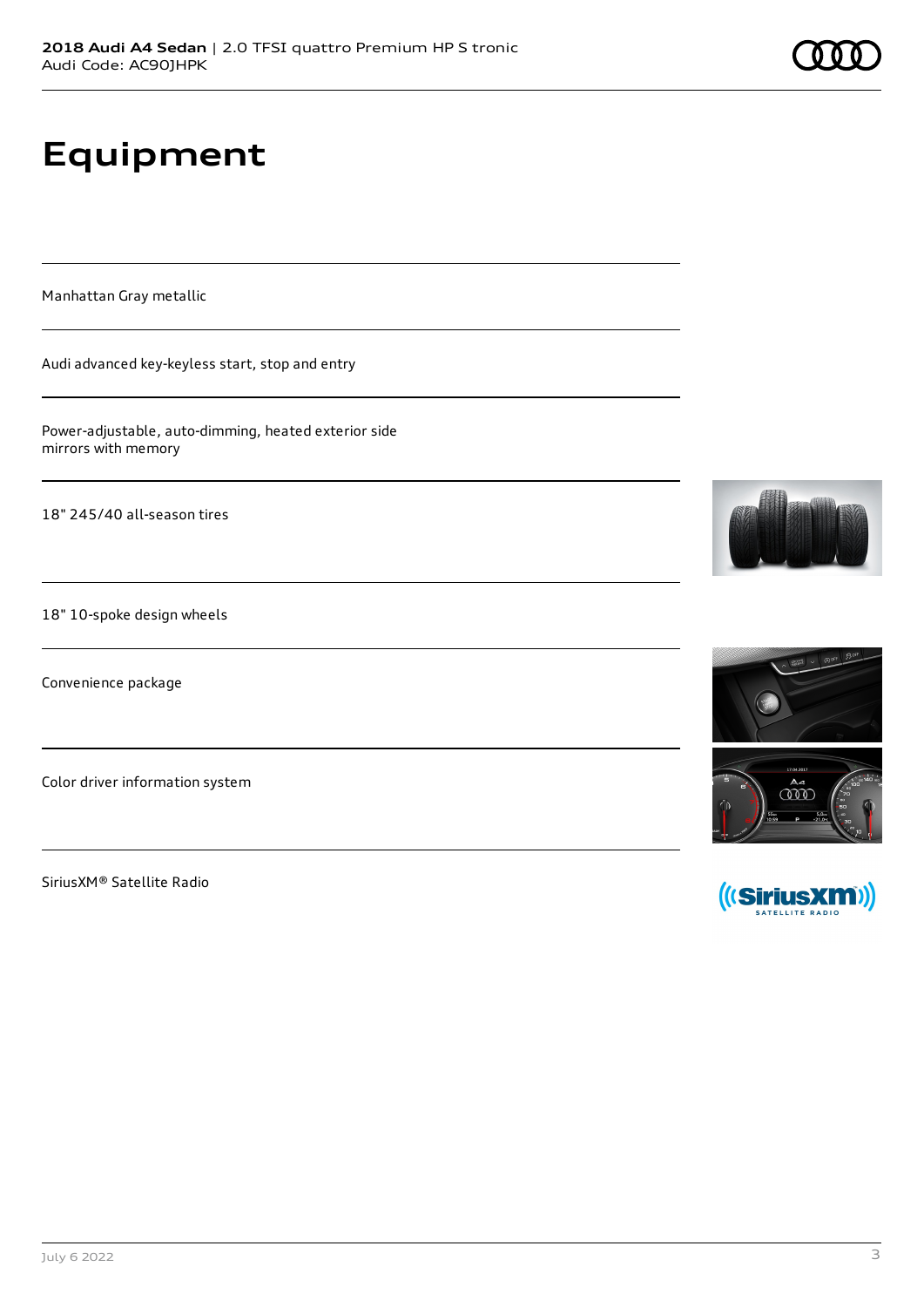| 4UH | Driver and front-passenger dual-stage<br>airbags                    |
|-----|---------------------------------------------------------------------|
| UH1 | Electromechanical parking brake                                     |
| 8T2 | Cruise control with coast, resume and<br>accelerate features        |
| VC2 | Garage door opener (HomeLink®)                                      |
| 4H3 | Integrated child door locks in rear doors                           |
| QZ7 | Electromechanical power steering                                    |
| 7K6 | Tire-pressure monitoring system                                     |
| 4X3 | Front thorax side airbags and Sideguard®<br>head curtain airbags    |
| 8N6 | Rain/light sensor for automatic windshield<br>wipers and headlights |
| 3B7 | Lower Anchors and Tethers for Children<br>(LATCH) in rear seats     |
|     |                                                                     |

#### **Exterior**

| 0PO   | Dual exhaust outlets with chrome tips                    |
|-------|----------------------------------------------------------|
| 1S1   | Car jack                                                 |
| 1 B A | Dynamic suspension system                                |
| 8IH   | Xenon plus headlights with LED daytime<br>running lights |
| 8SP   | LED taillights with dynamic turn signals                 |
| 4KC   | Side and rear windows in heat-insulating<br>glass        |
| 0NB   | S line <sup>®</sup> fender badge                         |
| 47F   | Black trim around exterior side windows                  |

#### **Interior**

QE1 Storage package

### **Interior** 3FE Sunroof

| VT5  | Aluminum door sill inlays with S badging                                            |
|------|-------------------------------------------------------------------------------------|
| 6N)  | Cloth headliner                                                                     |
| 9AO  | Three-zone automatic climate control                                                |
| 417  | Auto-dimming interior rear view mirror with<br>digital compass                      |
| QQ1  | LED interior lighting package                                                       |
| 1 XW | Three-spoke multifunction steering wheel<br>with shift paddles                      |
| 6E3  | Front center armrest                                                                |
| 4F2  | Electric tailgate/trunk lid release from inside                                     |
| 5XF  | Driver and front-passenger extendable sun<br>visors with illuminated vanity mirrors |
| 3NT  | Split folding 40/20/40 rear seatbacks                                               |
| 7HA  | Cloth interior on doors                                                             |
| N1F  | Leather seating surfaces                                                            |
| 4A3  | <b>Heated front seats</b>                                                           |
| 5TT  | Aluminum Ellipse inlays                                                             |
|      |                                                                                     |

#### **Infotainment and Driver Assistance**

| 6K8             | Audi pre sense® basic and Audi pre sense®<br>city                                                                     |
|-----------------|-----------------------------------------------------------------------------------------------------------------------|
| 2H1             | Audi drive select                                                                                                     |
| 7W1             | Audi pre sense <sup>®</sup> basic                                                                                     |
| UI <sub>2</sub> | Audi smartphone interface including Apple<br>CarPlay <sup>™</sup> and Google™ Android Auto™ for<br>compatible devices |
| KA <sub>2</sub> | Rear view camera                                                                                                      |
| 9VD             | Audi sound system                                                                                                     |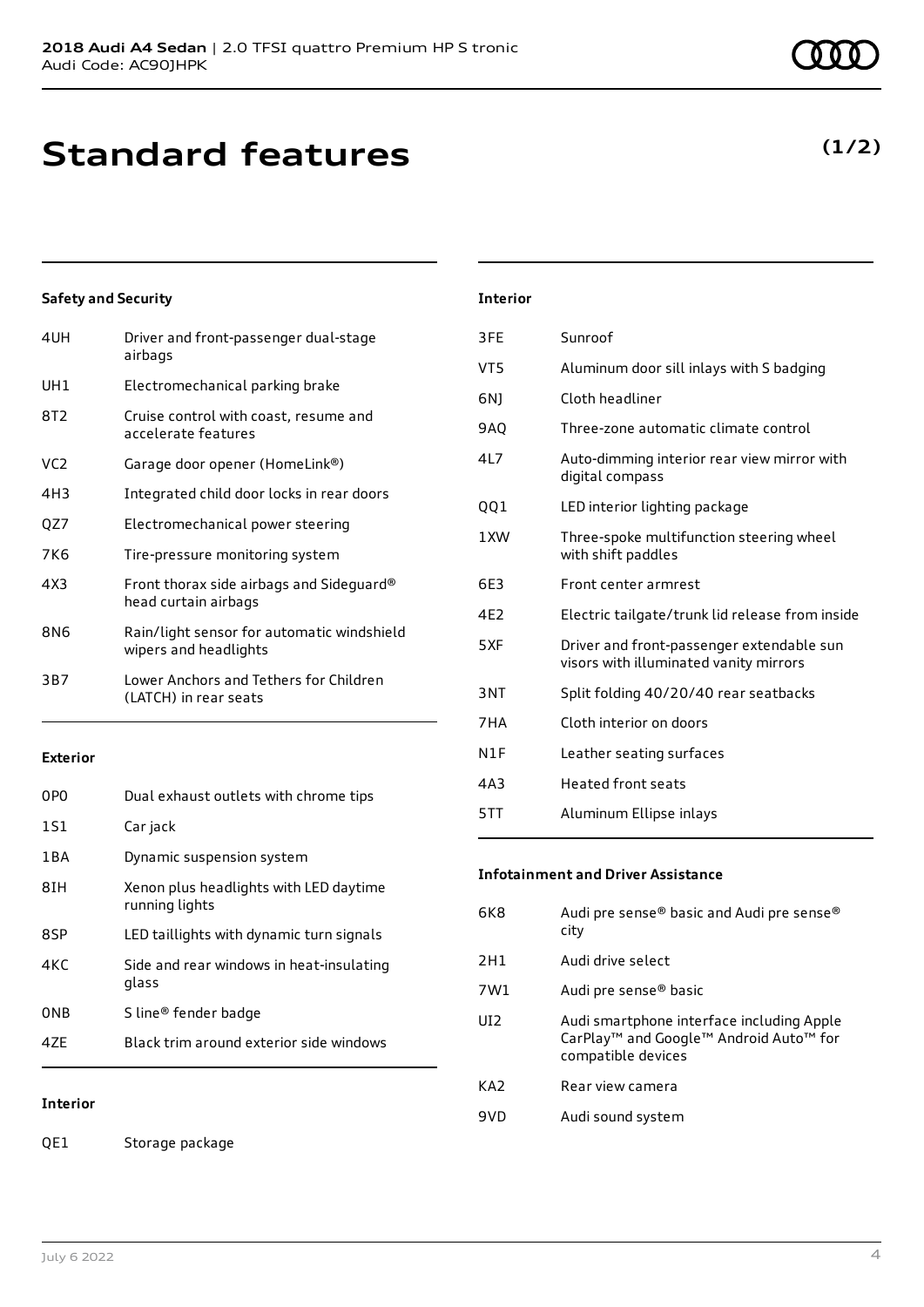**(2/2)**

# **Standard features**

#### **Infotainment and Driver Assistance**

| 7UH | Connectivity package |  |
|-----|----------------------|--|
|     |                      |  |

- I8S MMI® radio
- 9ZX BLUETOOTH® wireless technology preparation for compatible devices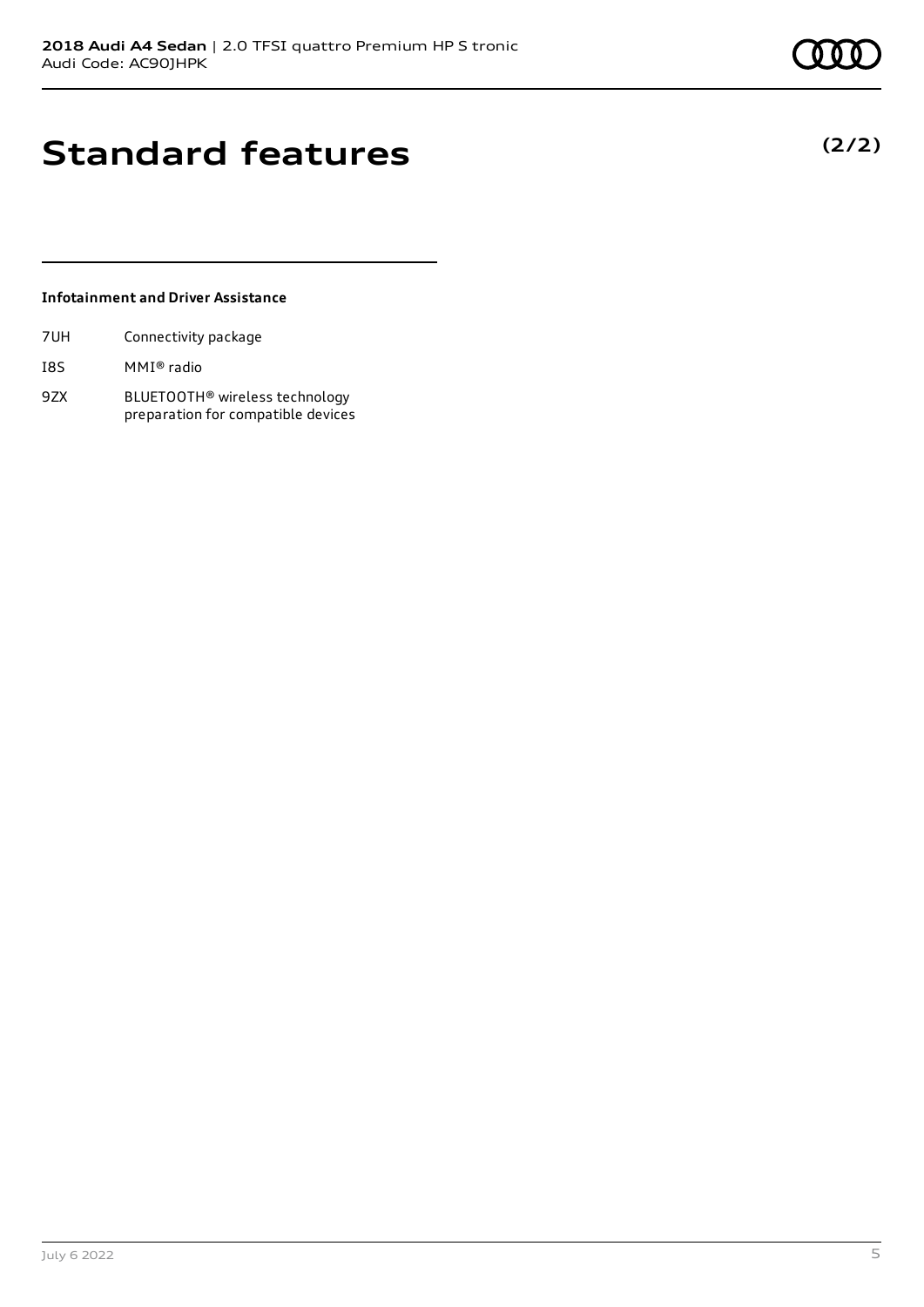# **Dealer remarks**

BALANCE OF FACTORY WARRANTY! This vehicle has passed a rigorous 201-point COCHRAN CERTIFIED INSPECTION and comes with the Balance of the Manufacturer Limited Warranty\* Ask for Details! 7-Speed Automatic S tronic, quattro, Black w/Leather Seating Surfaces.

#### Awards:

\* 2018 KBB.com 10 Most Awarded Brands

\*\*In order to ensure that you have a truly exceptional experience please call to confirm vehicle availability. Some vehicles maybe at an offsite storage facility.\*\* Plus, with #1 Cochran's Market Based No Haggle - No Hassle Pricing you can feel confident that you are receiving the Best Price and Value available to You! #1 Cochran has been providing the Tri-State area with excellent sales and service experiences for 50 Years. STOP! Buy Today! Let YOUR #1 Cochran experience begin!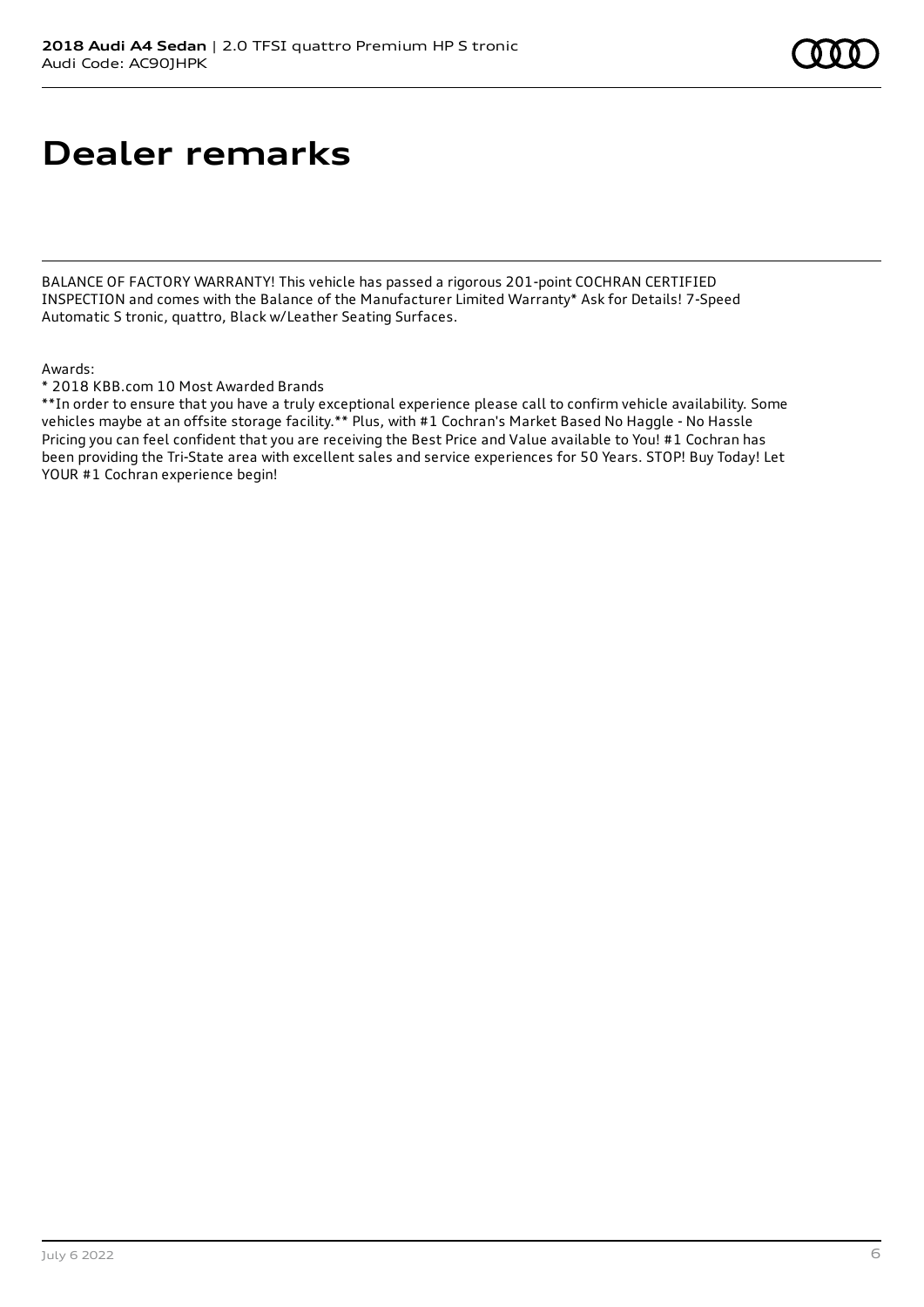# **Technical Specifications**

#### **Engineering | Performance**

| Engine type                                 | Four-cylinder                                 |
|---------------------------------------------|-----------------------------------------------|
| Power Level                                 | 45                                            |
| Displacement                                | 2.01                                          |
| Max. output ps/hp                           | 252 @ 5,000-6,000 @ rpm                       |
| Torque                                      | 273 @ 1,600-4,500 lb-ft@rpm                   |
| Valvetrain                                  | 16 valve DOHC with Audi valvelift             |
| Acceleration (0 - 60<br>mph)                | 5.6 seconds seconds                           |
| Engine block                                | Cast-iron                                     |
| Induction/fuel injection Turbocharged/TFSI® |                                               |
| Cylinder head                               | Aluminum-alloy                                |
| stroke                                      | Displacement/Bore and 1,984/82.5 x 92.8 cc/mm |
| Top track speed <sup>1</sup>                | 130 mph mph                                   |

#### **Electrical system**

| Alternator | 14 Volt - 110-150A  |
|------------|---------------------|
| Battery    | 12 Volt - 420A/70Ah |

#### **Transmission | Drivetrain**

| 0.508:1                                                                                                     |
|-------------------------------------------------------------------------------------------------------------|
| Gear ratios: Final Drive<br>4.270:1                                                                         |
| 0.386:1                                                                                                     |
| 1.057:1                                                                                                     |
| Seven-speed S tronic <sup>®</sup> dual-clutch<br>transmission with quattro <sup>®</sup> all-<br>wheel drive |
| 0.738:1                                                                                                     |
| 2.190:1                                                                                                     |
| 1.517:1                                                                                                     |
| 2.750:1                                                                                                     |
| 3.188:1                                                                                                     |
|                                                                                                             |

#### **Steering**

| Steering type                             | Electromechanical speed-sensitive<br>power steering system |
|-------------------------------------------|------------------------------------------------------------|
| Turning diameter, curb-38.1 ft<br>to-curb |                                                            |
| Steering ratio                            | 15.9:1                                                     |

#### **Suspension**

| Front axle | Five-link independent steel spring<br>suspension |
|------------|--------------------------------------------------|
| Rear axle  | Five-link independent steel spring<br>suspension |
|            |                                                  |

#### **Brakes**

| <b>Front brakes</b> | 13.3 (ventilated disc) in |
|---------------------|---------------------------|
| Rear brakes         | 13.0 (ventilated disc) in |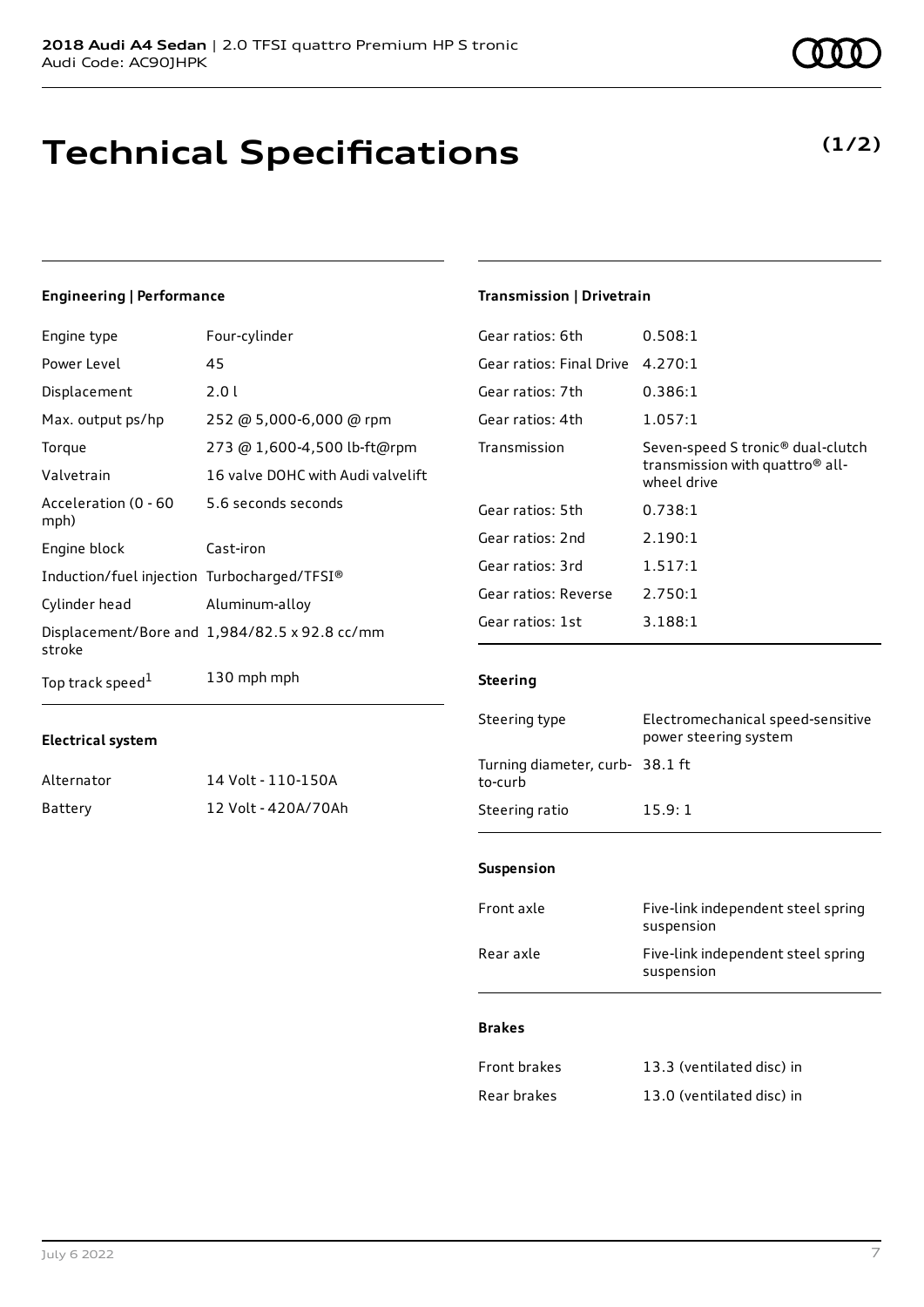## **Technical Specifications**

| <b>Body</b>                   |                                                           | <b>Interior measurements</b>              |         |
|-------------------------------|-----------------------------------------------------------|-------------------------------------------|---------|
| Material                      | Fully galvanized steel unibody with                       | Seating capacity                          | 5       |
|                               | aluminum hood and multistep anti-<br>corrosion protection | Shoulder room, rear                       | 54.5 in |
|                               |                                                           | Head room with front<br>sunroof           | 38.9 in |
| <b>Warranty   Maintenance</b> |                                                           | Leg room, rear                            | 35.7 in |
| Warranty                      | 4-Year/50,000 mile Audi New                               | Shoulder room, front                      | 55.9 in |
|                               | Vehicle Limited Warranty                                  | Head room with rear                       | 37.4 ii |
| Maintenance                   | 12-Month/10,000 mile (whichever                           | sunroof                                   |         |
|                               | occurs first) NO CHARGE first<br>scheduled maintenance    | Leg room, front                           | 41.3 in |
|                               |                                                           | Cargo volume, rear<br>seatbacks up/folded | 13.0/   |

#### **Exterior Measurements**

| Height                           | 56.2 in  |
|----------------------------------|----------|
| Overall width without<br>mirrors | 72.5 in  |
| Length                           | 186.1 in |
| Wheelbase                        | 111.0 in |
| Drag coefficient                 | 0.27 Cw  |
| Overall width with<br>mirrors    | 79.6 in  |
| Track rear                       | 61.2 in  |
| <b>Track front</b>               | 61.9 in  |
| Curb weight                      | 3,626 lb |

#### **Interior measurements**

| Shoulder room, rear                       | 54.5 in              |
|-------------------------------------------|----------------------|
| Head room with front<br>sunroof           | 38.9 in              |
| Leg room, rear                            | 35.7 in              |
| Shoulder room, front                      | 55.9 in              |
| Head room with rear<br>sunroof            | 37.4 in              |
| Leg room, front                           | 41.3 in              |
| Cargo volume, rear<br>conthacks un/foldad | 13.0/NA cu ft, cu ft |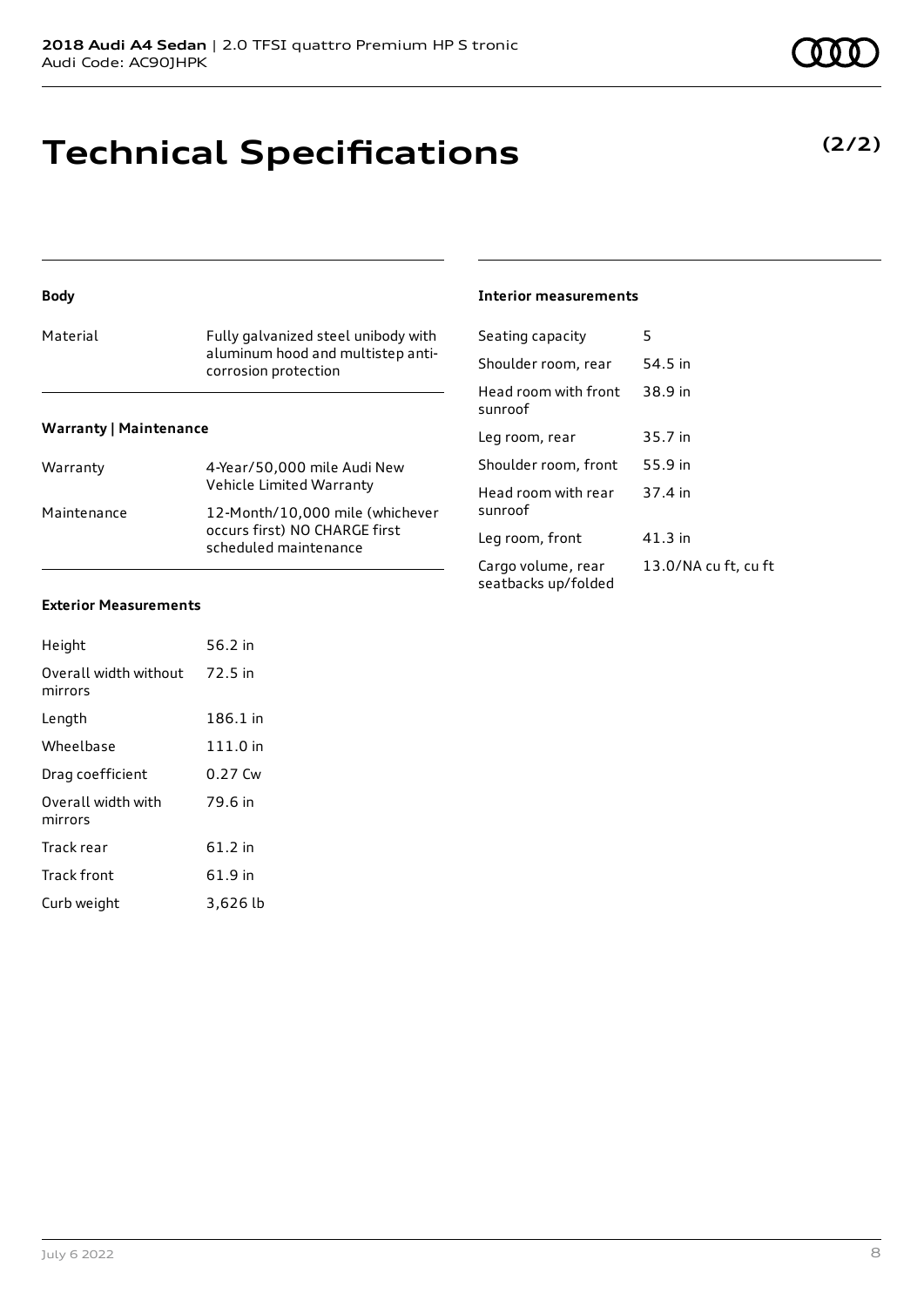

### **Consumption- and emission**

#### **Consumption by NEDC**

| urban       | 24 mpg |
|-------------|--------|
| extra-urban | 31 mpg |
| combined    | 27 mpg |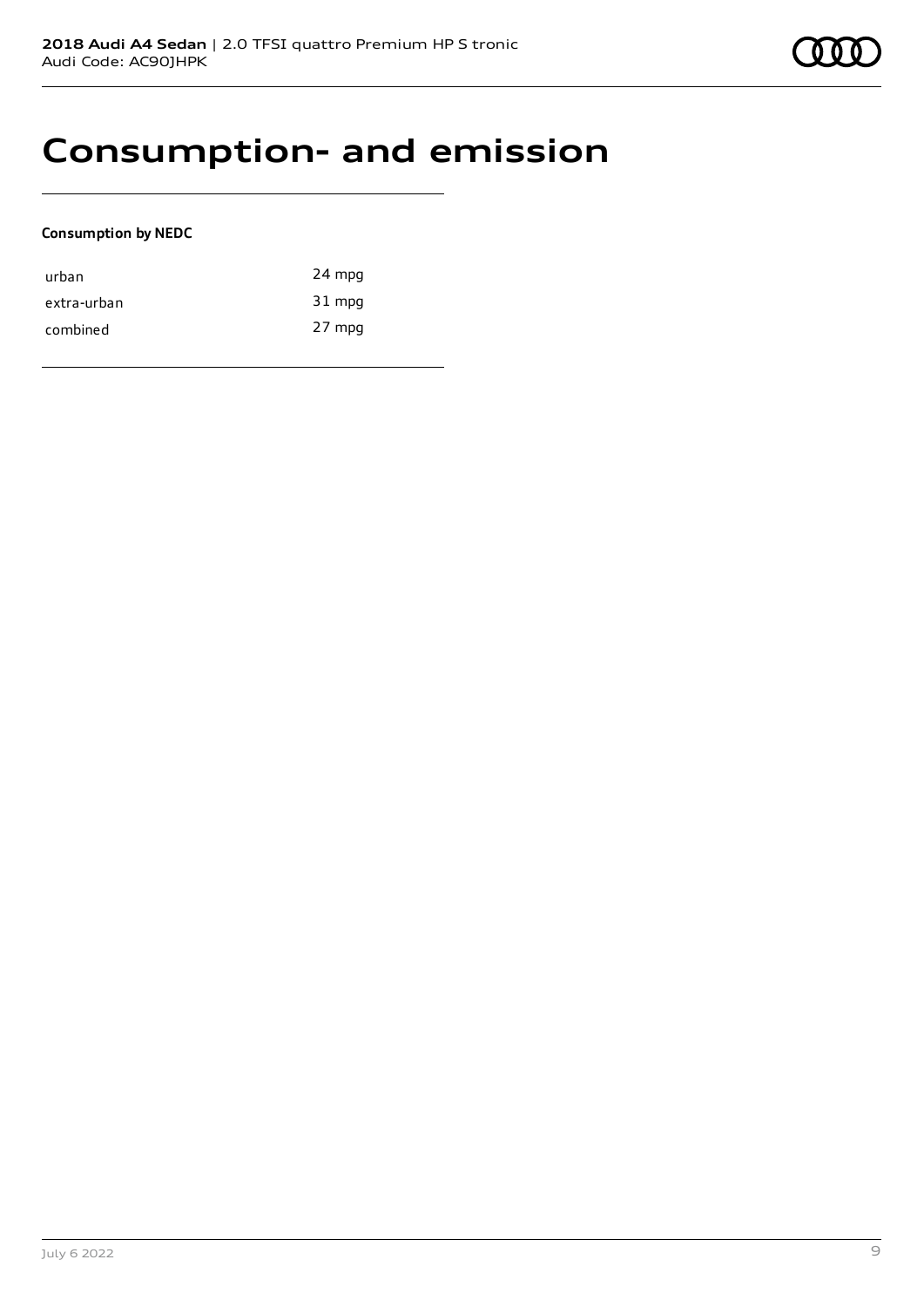

### **Contact**

Dealer **Audi Pittsburgh**

2050 Liberty Ave 15222 Pittsburgh PA

Phone: 4122539500 FAX: 4124569718

www: [https://www.audipittsburgh.com](https://www.audipittsburgh.com/)